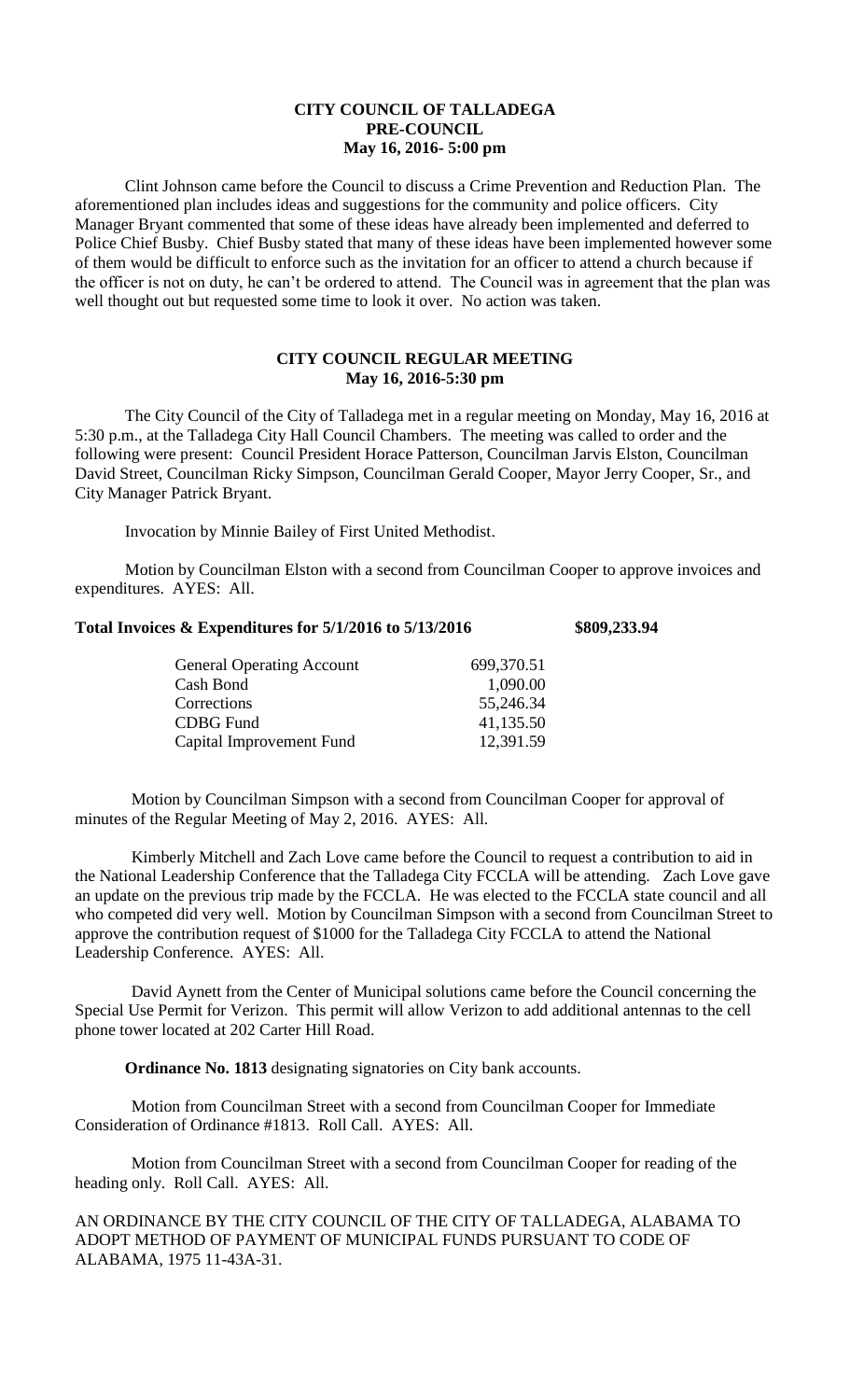Motion by Councilman Elston with a second from Councilman Street for the adoption of Ordinance #1813. Roll Call. AYES: All.

**Resolution #3827** approving a Special Use Permit for Verizon for modification to the 202 Carter Hill Road cell phone tower.

**Resolution #3828** approving the employee step raise for 2016.

**Resolution #3829** approving an agreement with Auburn University to prepare a Classification Study for a total cost of \$32,280.17.

**Resolution #3830** approving a contract with Kelley Group for development of construction and design guidelines for developers and builders doing business in the City for a total cost of \$17,500.

Motion by Councilman Street with a second from Councilman Cooper for the approval of Resolution #3827 to Resolution #3830. Roll Call. AYES: All.

Motion by Councilman Street with a second from Councilman Cooper to approve the invoices and expenditures for the Water Department. AYES: All.

| Water Department Expenditures for 5/4/16 to 5/12/16 |            | \$570,248.31 |
|-----------------------------------------------------|------------|--------------|
| <b>Operations &amp; Maintenance</b>                 | 187,253.99 |              |
| Revenue                                             | 382,994.32 |              |

City Manager Bryant wished to recognize Finance Director St. James and wish her well in her future endeavors as she has taken another career opportunity with the City of Pell City, Alabama.

Councilman Elston commented that sometimes taking things collectively was not the best choice speaking in reference to the Resolution of the classification study that was voted previously.

Mayor Cooper mentioned that several citizens had complained about the lack of garbage pickup in terms of debris by the sidewalk especially for the elderly. He wished for the Council and City Manager to take a look into this issue as many were indicating that the City was not citizen and business friendly.

City Manager Bryant stated that an ordinance prevents the City from picking up debris located at commercial accounts because the City does not provide trash service to them.

Council President Patterson stated that it is a responsibility to follow the ordinance and if it can't be followed, then the Ordinance can be changed, however if it is not feasible to change the ordinance it won't be done because the majority of the Council will vote against it. However just became an ordinance is passed and it is adhered to, does not make the City not business or citizen friendly.

Councilman Cooper wished to thank Community Appearance Director Bast on the wonderful shape Veterans Park is in. He also mentioned that the THS band had won a first place prize in a competition.

Councilman Simpson thanked all the police officers for all that they do and mentioned that the THS band will be present at a Council meeting at a later date.

Councilman Street commented that he was thankful that the community came out in support of the Pre-Council item.

Councilman Elston stated that it is the duty of the City Council to take due diligence and explain certain things to citizens.

Motion by Councilman Simpson with a second from Councilman Cooper to adjourn the meeting.

Minutes Recorded by: Joanna Medlen